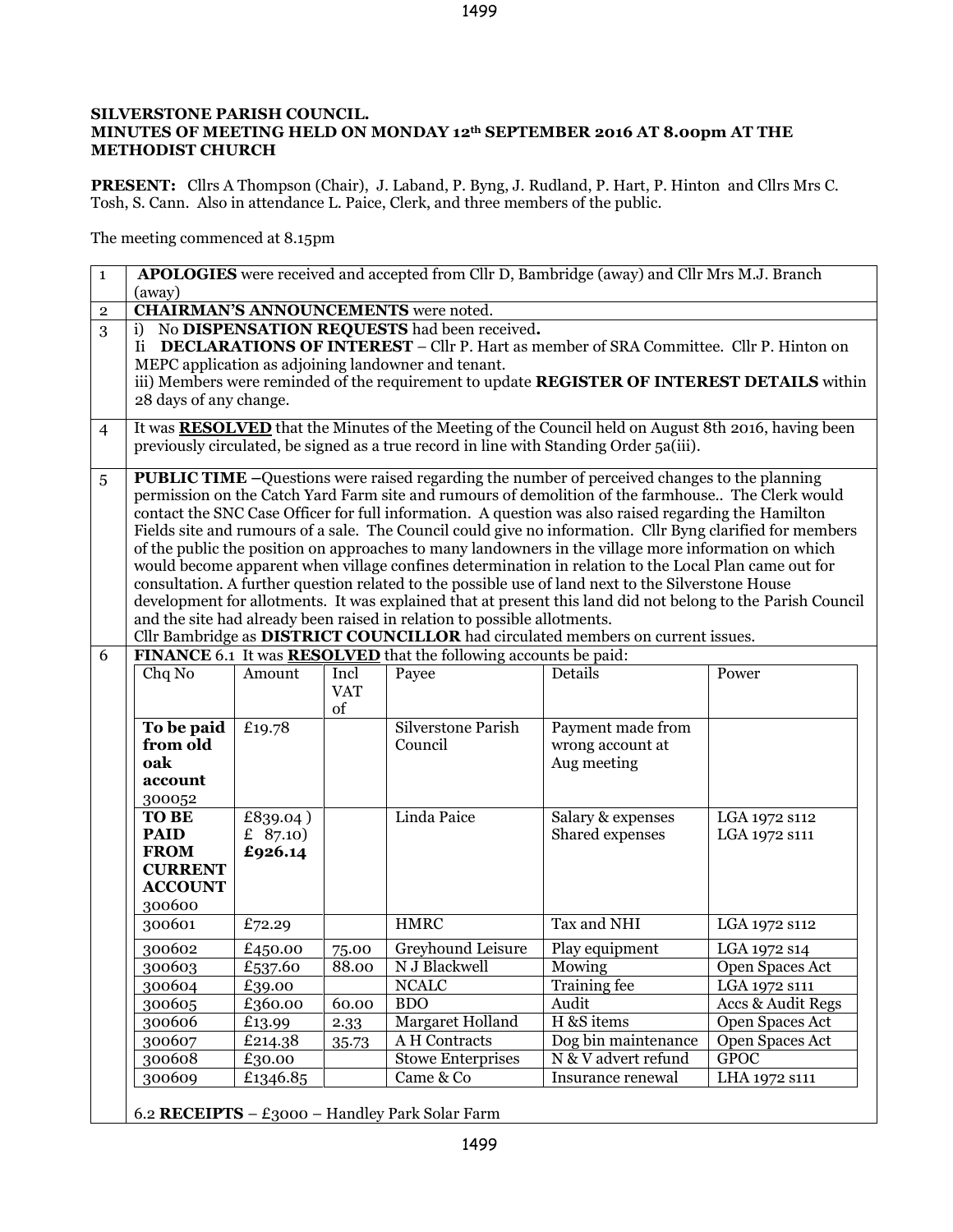1500

|                | 6.3 The Council's bank balances at end of August 2016 were noted as £112474.31 in the current account<br>including earmarked funds of £80,808 leaving an available balance of £31666.31 and £11420.04 in the Old<br>Oak account. The current account balance also reflected the first payment on Handley Park Solar Farm of<br>£3000 and not the expected £1000 reported at the last meeting.<br>6.4 A letter of thanks from David Whitehouse for the honorarium paid last month was noted.<br>6.5 The completed Annual Audit Return to March 2016 was received and adopted by the Council. No<br>issues had been raised.                                                                                                                                                                                                                                                                                                                                                                                                                                                   |
|----------------|-----------------------------------------------------------------------------------------------------------------------------------------------------------------------------------------------------------------------------------------------------------------------------------------------------------------------------------------------------------------------------------------------------------------------------------------------------------------------------------------------------------------------------------------------------------------------------------------------------------------------------------------------------------------------------------------------------------------------------------------------------------------------------------------------------------------------------------------------------------------------------------------------------------------------------------------------------------------------------------------------------------------------------------------------------------------------------|
| $\overline{7}$ | <b>REPORTS-</b><br>7. i) a) The report of the <b>PLANNING COMMITTEE</b> was given and noted.<br>b) Consideration was given to various condition discharge applications relating to Catch Yard Farm which<br>were detailed by Cllr Mrs Tosh, these being outside of the remit of the Planning Committee. Concerns<br>would be expressed in regard to the proposed bus shelters on the A413 where no buses currently ran. It<br>was noted that the Travel Plan had been passed back to Bovis Homes for further criteria to be addressed.<br>A meeting in regard to the MEPC application had been arranged for September 28th at SNC, time to be<br>advised.<br>c) The Parish Plan Group had met and the plan would be presented at the next meeting. Plans for a public<br>exhibition were in hand.                                                                                                                                                                                                                                                                           |
|                | 7.ii) <b>FOOTPATHS-</b> a) The Parish Path Warden's monthly report was circulated<br>b) A temporary closure notice relating to a footpath off Blackmires Lane was passed to the Path Warden to<br>follow up.<br>c) The annual WI walk had highlighted bramble overgrowth on a small section of RX20 which would be<br>reported.                                                                                                                                                                                                                                                                                                                                                                                                                                                                                                                                                                                                                                                                                                                                             |
|                | 7iii) <b>HIGHWAYS</b> – a) Overgrowth on the low grade footpath to the SRA needed cutting back and would<br>be reported. Potholes on Graham Hill round into Stewart Drive and Brabham Close would be reported.<br>A no through road sign blocked by tree growth on the A413 between West End and Hazelborough woods<br>would be reported.<br>The drain on the inside corner of Dadford Road and the A413 was full of mud and would be reported.<br>b) There were no previous updates.<br>c) A letter from a resident of Paddock Close was considered and a response would be sent.<br>d) The notification that a 20mph limit had been agreed for Little London and a refusal for the application<br>for Church Street was noted. The Clerk would circulate the e mail in this regard together with the criteria<br>used for refusal on the previous application for Church Street.<br>e) A request for details of the works completed by the Parish Enhancement Gang on their recent visit and a<br>date for the promised return to treat the bus shelters would be sought. |
|                | 7.iv) LIGHTS-a) No faulty lights were reported.<br>b) Installation of the light on Murswell Lane was still awaited.                                                                                                                                                                                                                                                                                                                                                                                                                                                                                                                                                                                                                                                                                                                                                                                                                                                                                                                                                         |
|                | 7.v) $\text{SRA} - a$ Cllr P. Hart had circulated notes following the last Committee Meeting which were noted.<br>He expressed concerns that there were several areas of jointly relevant issues which seemed not be to being<br>addressed.<br>b) A meeting of the Leisure Enhancement Group had been arranged for Monday 19th September 2016                                                                                                                                                                                                                                                                                                                                                                                                                                                                                                                                                                                                                                                                                                                               |
|                | 7.vi) <b>PLAY AREAS</b> – a) <b>CHURCH STREET</b> – a) All in good order. The damaged springer and the<br>basketball backboard had been replaced. The Clerk would follow up on the awaiting safety mat works with<br>Greyhound Leisure.                                                                                                                                                                                                                                                                                                                                                                                                                                                                                                                                                                                                                                                                                                                                                                                                                                     |
|                | b) OLD OAK - a) All in good order. Some of the matting pegs had come loose and more had been<br>purchased. The issue of possible replacement of the safety surfacing would be raised at the annual Finance<br>Committee meeting which was soon to be arranged.                                                                                                                                                                                                                                                                                                                                                                                                                                                                                                                                                                                                                                                                                                                                                                                                              |
|                | 7.vii) <b>POCKET PARKS</b> - Cllr Mrs Branch had circulated a report which was noted.                                                                                                                                                                                                                                                                                                                                                                                                                                                                                                                                                                                                                                                                                                                                                                                                                                                                                                                                                                                       |
|                | 7.viii) CIRCUIT MATTERS – a) Cllr Bambridge had circulated members with updates on Circuit issues.<br>It was <b>RESOLVED</b> that a strong letter be sent in relation to the MOTO GP parking in the village and the                                                                                                                                                                                                                                                                                                                                                                                                                                                                                                                                                                                                                                                                                                                                                                                                                                                         |